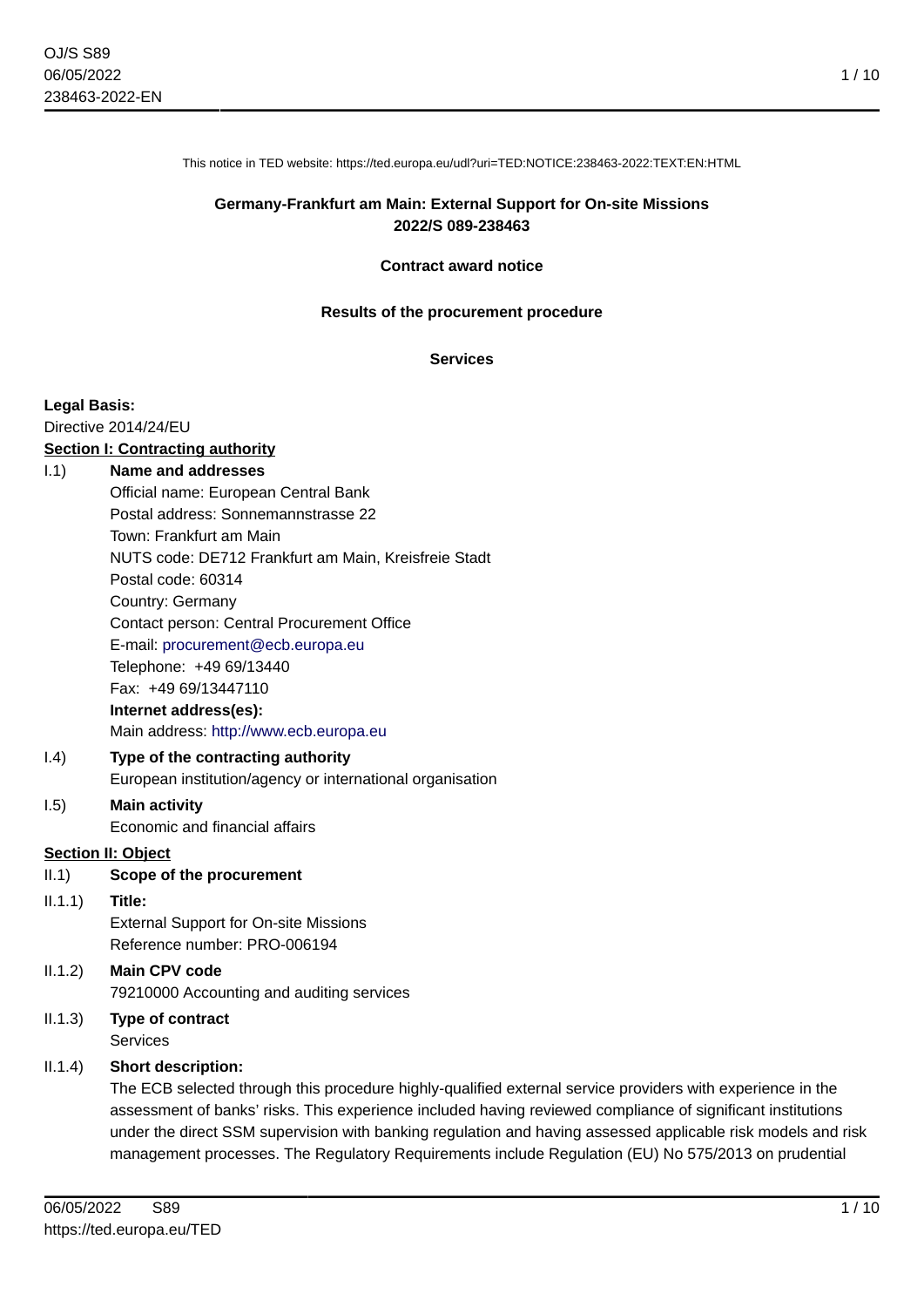requirements for credit institutions and investments firms and Directive 2013/36/EU on access to the activity of credit institutions and the prudential supervision of credit institutions and investment firms, together with the level-2/implementing regulations.

The envisaged number of framework contracts to be awarded is 12 for lot 1 ('Expert assessments for OSIs and IMIs') and four for lot 2 ('Horizontal tasks with regards OSIs and IMIs').

# II.1.6) **Information about lots**

This contract is divided into lots: yes

II.1.7) **Total value of the procurement (excluding VAT)** Value excluding VAT: 100 900 000.00 EUR

# II.2) **Description**

#### II.2.1) **Title:**

Expert Assessments for On-site Inspections and Internal Model Investigations Lot No: 1

# II.2.2) **Additional CPV code(s)**

79210000 Accounting and auditing services

# II.2.3) **Place of performance**

NUTS code: DE Deutschland

Main site or place of performance:

The tasks will be performed in connection with the ECB carrying out of OSIs and IMIs, at the Banks' premises (also outside Europe), at the ECB premises in Frankfurt am Main and/or remotely.

# II.2.4) **Description of the procurement:**

With regard to the services of lot 1 ('Expert assessments for on-site inspections and internal model investigations'), the contractors shall execute independent tasks in connection with the ECB's carrying out of on-site inspections and internal model investigations performed at the Banks' premises, at the ECB premises and/or remotely, upon specific request of the ECB. The contractors shall execute independent assessments and provide additional perspectives based on their relevant expertise in specified areas that could be included in assessing the Banks' risks and/or reviewing Banks' compliance with the regulatory requirements. In doing so, the contractors shall adhere to a variety of inspection techniques, including (but not limited to) observation, information verification and analysis, targeted interviews, walk-through tests, sampling, and data analysis, and contribute to the assessment report with a set of defined deliverables.

#### II.2.5) **Award criteria**

Quality criterion - Name: Quality of the technical offer / Weighting: 50 Price - Weighting: 50

II.2.11) **Information about options**

Options: no

# II.2.13) **Information about European Union funds**

The procurement is related to a project and/or programme financed by European Union funds: no

# II.2.14) **Additional information**

The total value of the procurement referred to in Section II.1.7) of this contract award notice refers exclusively to the value of the contracts being awarded for the lot referred to in this contract award notice.

# **Section IV: Procedure**

# IV.1) **Description**

IV.1.1) **Type of procedure**

Competitive procedure with negotiation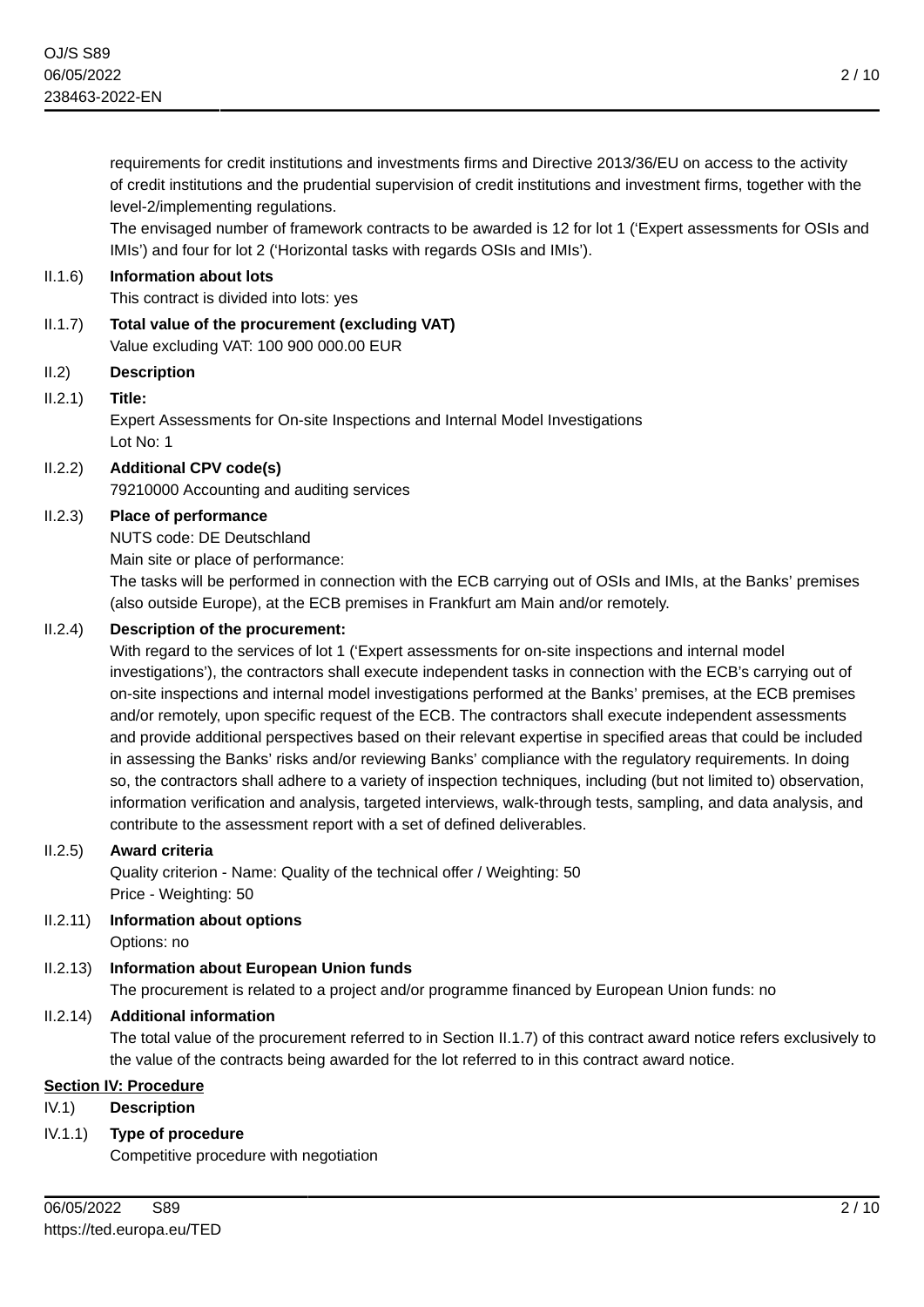- IV.1.3) **Information about a framework agreement or a dynamic purchasing system** The procurement involves the establishment of a framework agreement IV.1.8) **Information about the Government Procurement Agreement (GPA)** The procurement is covered by the Government Procurement Agreement: no IV.2) **Administrative information** IV.2.1) **Previous publication concerning this procedure** Notice number in the OJ S: [2021/S 107-278184](https://ted.europa.eu/udl?uri=TED:NOTICE:278184-2021:TEXT:EN:HTML)
- IV.2.8) **Information about termination of dynamic purchasing system**
- IV.2.9) **Information about termination of call for competition in the form of a prior information notice**

# **Section V: Award of contract**

#### **Title:**

Expert Assessments for On-site Inspections and Internal Model Investigations

A contract/lot is awarded: yes

#### V.2) **Award of contract**

V.2.1) **Date of conclusion of the contract:** 28/03/2022

#### V.2.2) **Information about tenders**

Number of tenders received: 15 Number of tenders received from SMEs: 2 Number of tenders received from tenderers from other EU Member States: 4 Number of tenders received from tenderers from non-EU Member States: 2 Number of tenders received by electronic means: 15 The contract has been awarded to a group of economic operators: yes

# V.2.3) **Name and address of the contractor**

Official name: Grant Thornton Corporate Finance Ltd Town: Dublin NUTS code: IE061 Dublin Country: Ireland The contractor is an SME: no

V.2.3) **Name and address of the contractor** Official name: Grant Thornton Chartered Accountants and Management Consultants Societe Anonyme Town: Athens NUTS code: EL30 Aττική / Attiki Country: Greece The contractor is an SME: no

# V.2.3) **Name and address of the contractor** Official name: Grant Thornton Advisory S.A. Town: Luxembourg NUTS code: LU00 Luxembourg Country: Luxembourg The contractor is an SME: no

V.2.4) **Information on value of the contract/lot (excluding VAT)** Total value of the contract/lot: 100 900 000.00 EUR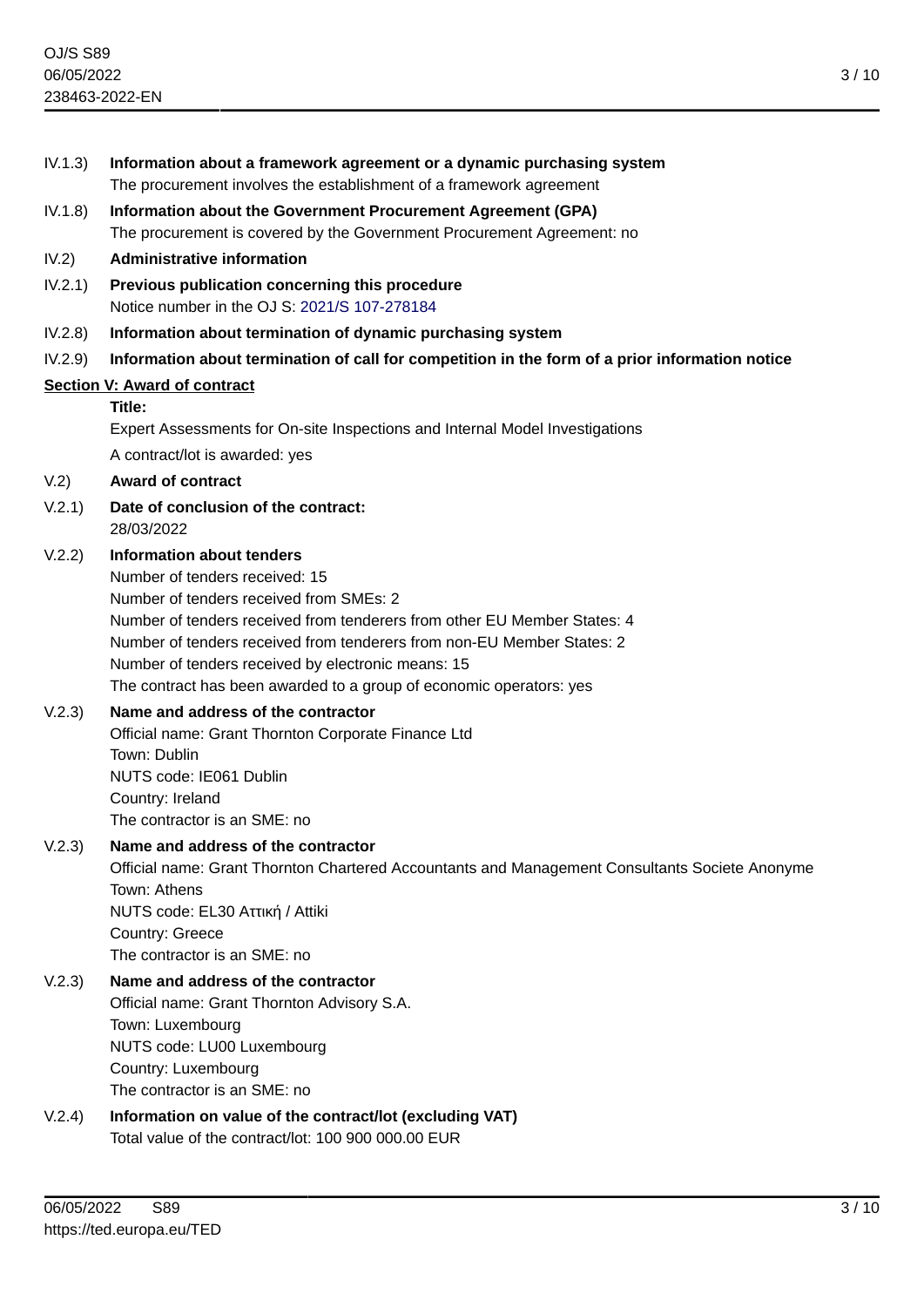| V.2.5) | Information about subcontracting                                                                                                                                                                                                                                                                                                                                                                |
|--------|-------------------------------------------------------------------------------------------------------------------------------------------------------------------------------------------------------------------------------------------------------------------------------------------------------------------------------------------------------------------------------------------------|
|        | <b>Section V: Award of contract</b>                                                                                                                                                                                                                                                                                                                                                             |
|        | Title:                                                                                                                                                                                                                                                                                                                                                                                          |
|        | Expert Assessments for On-site Inspections and Internal Model Investigations                                                                                                                                                                                                                                                                                                                    |
|        | A contract/lot is awarded: yes                                                                                                                                                                                                                                                                                                                                                                  |
| V.2)   | <b>Award of contract</b>                                                                                                                                                                                                                                                                                                                                                                        |
| V.2.1) | Date of conclusion of the contract:<br>22/03/2022                                                                                                                                                                                                                                                                                                                                               |
| V.2.2) | <b>Information about tenders</b><br>Number of tenders received: 15<br>Number of tenders received from SMEs: 2<br>Number of tenders received from tenderers from other EU Member States: 4<br>Number of tenders received from tenderers from non-EU Member States: 2<br>Number of tenders received by electronic means: 15<br>The contract has been awarded to a group of economic operators: no |
| V.2.3) | Name and address of the contractor<br>Official name: KPMG AG Wirtschaftsprüfungsgesellschaft<br>Town: Frankfurt am Main<br>NUTS code: DE712 Frankfurt am Main, Kreisfreie Stadt<br>Country: Germany<br>The contractor is an SME: no                                                                                                                                                             |
| V.2.4) | Information on value of the contract/lot (excluding VAT)<br>Total value of the contract/lot: 100 900 000,00 EUR                                                                                                                                                                                                                                                                                 |
| V.2.5) | Information about subcontracting                                                                                                                                                                                                                                                                                                                                                                |
|        | <b>Section V: Award of contract</b>                                                                                                                                                                                                                                                                                                                                                             |
|        | Title:                                                                                                                                                                                                                                                                                                                                                                                          |
|        | Expert Assessments for On-Site Inspections and Internal Model Investigations<br>A contract/lot is awarded: yes                                                                                                                                                                                                                                                                                  |
| V.2)   | <b>Award of contract</b>                                                                                                                                                                                                                                                                                                                                                                        |
| V.2.1) | Date of conclusion of the contract:<br>23/03/2022                                                                                                                                                                                                                                                                                                                                               |
| V.2.2) | <b>Information about tenders</b><br>Number of tenders received: 15<br>Number of tenders received from SMEs: 2<br>Number of tenders received from tenderers from other EU Member States: 4<br>Number of tenders received from tenderers from non-EU Member States: 2<br>Number of tenders received by electronic means: 15<br>The contract has been awarded to a group of economic operators: no |
| V.2.3) | Name and address of the contractor<br>Official name: Ernst & Young GmbH Wirtschaftsprüfungsgesellschaft<br>Town: Eschborn<br>NUTS code: DE71A Main-Taunus-Kreis<br>Country: Germany<br>The contractor is an SME: no                                                                                                                                                                             |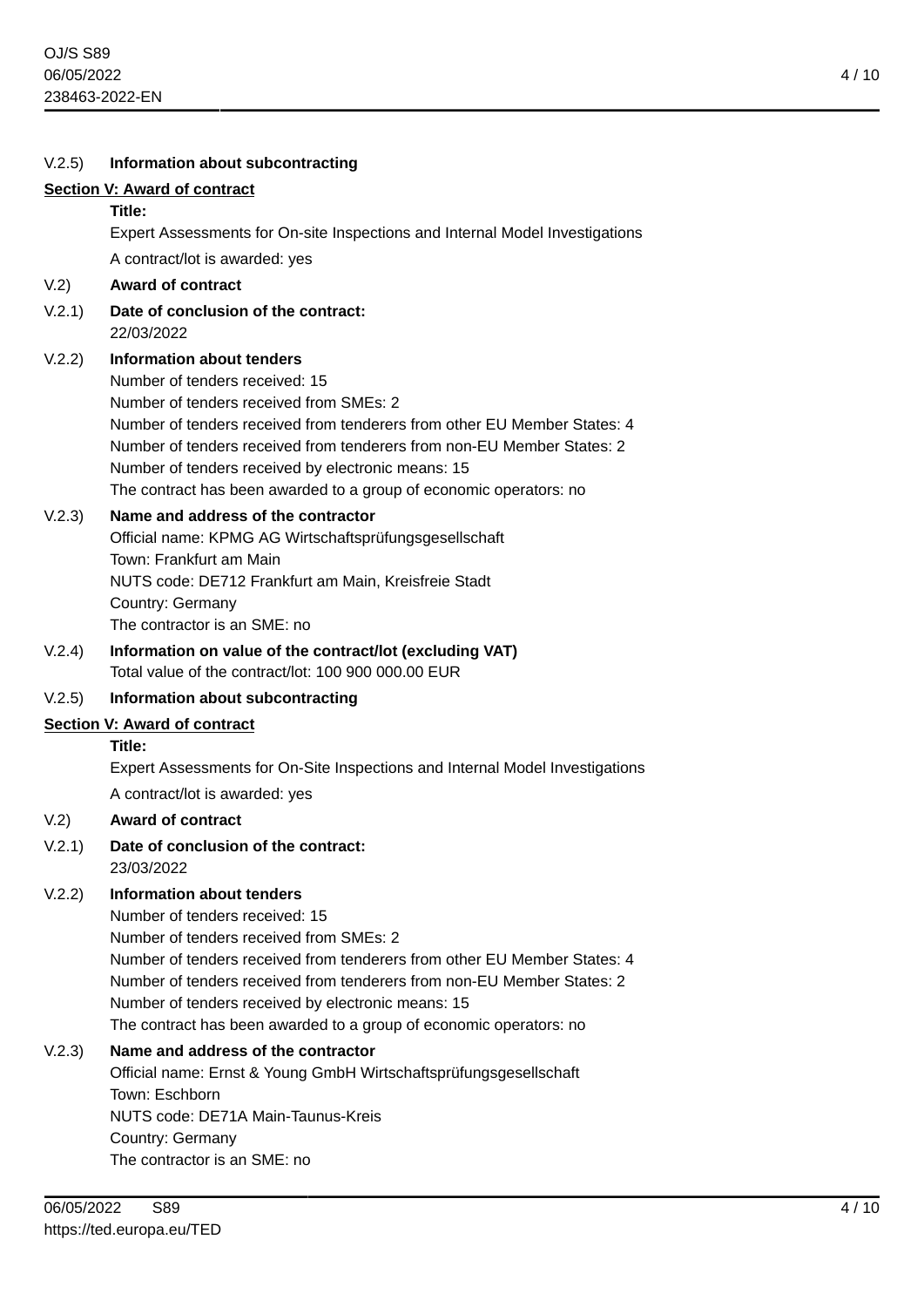| V.2.4) | Information on value of the contract/lot (excluding VAT)<br>Total value of the contract/lot: 100 900 000.00 EUR                                                                                                                                                                                                                                                                          |
|--------|------------------------------------------------------------------------------------------------------------------------------------------------------------------------------------------------------------------------------------------------------------------------------------------------------------------------------------------------------------------------------------------|
|        |                                                                                                                                                                                                                                                                                                                                                                                          |
| V.2.5) | Information about subcontracting                                                                                                                                                                                                                                                                                                                                                         |
|        | Section V: Award of contract<br>Title:                                                                                                                                                                                                                                                                                                                                                   |
|        | Expert Assessments for On-site Inspections and Internal Model Investigations                                                                                                                                                                                                                                                                                                             |
|        | A contract/lot is awarded: yes                                                                                                                                                                                                                                                                                                                                                           |
| V.2)   | <b>Award of contract</b>                                                                                                                                                                                                                                                                                                                                                                 |
| V.2.1) | Date of conclusion of the contract:<br>18/03/2022                                                                                                                                                                                                                                                                                                                                        |
| V.2.2) | Information about tenders<br>Number of tenders received: 15<br>Number of tenders received from SMEs: 2<br>Number of tenders received from tenderers from other EU Member States: 4<br>Number of tenders received from tenderers from non-EU Member States: 2<br>Number of tenders received by electronic means: 15<br>The contract has been awarded to a group of economic operators: no |
| V.2.3) | Name and address of the contractor<br>Official name: Prometeia SpA<br>Town: Bologna<br>NUTS code: ITH55 Bologna<br>Country: Italy<br>The contractor is an SME: no                                                                                                                                                                                                                        |
| V.2.4) | Information on value of the contract/lot (excluding VAT)<br>Total value of the contract/lot: 100 900 000.00 EUR                                                                                                                                                                                                                                                                          |
| V.2.5) | Information about subcontracting                                                                                                                                                                                                                                                                                                                                                         |
|        | <b>Section V: Award of contract</b>                                                                                                                                                                                                                                                                                                                                                      |
|        | Title:                                                                                                                                                                                                                                                                                                                                                                                   |
|        | Expert Assessments for On-site Inspections and Internal Model Investigations                                                                                                                                                                                                                                                                                                             |
|        | A contract/lot is awarded: yes                                                                                                                                                                                                                                                                                                                                                           |
| V.2)   | <b>Award of contract</b>                                                                                                                                                                                                                                                                                                                                                                 |
| V.2.1) | Date of conclusion of the contract:<br>21/03/2022                                                                                                                                                                                                                                                                                                                                        |
| V.2.2) | Information about tenders<br>Number of tenders received: 15<br>Number of tenders received from SMEs: 2<br>Number of tenders received from tenderers from other EU Member States: 4<br>Number of tenders received from tenderers from non-EU Member States: 2<br>Number of tenders received by electronic means: 15                                                                       |
|        |                                                                                                                                                                                                                                                                                                                                                                                          |

The contract has been awarded to a group of economic operators: no

# V.2.3) **Name and address of the contractor**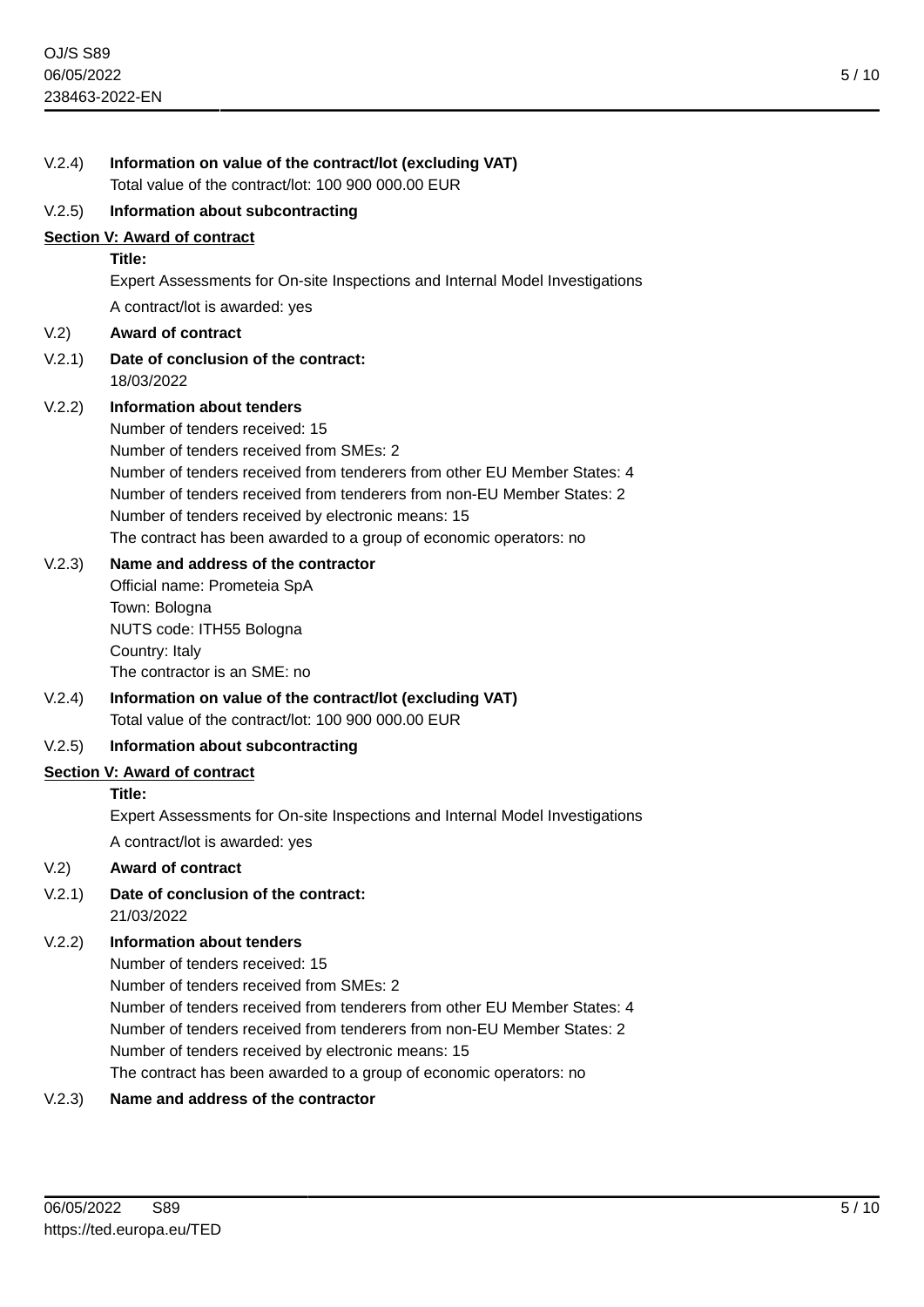Official name: Deloitte GmbH Wirtschaftsprüfungsgesellschaft Town: Frankfurt am Main NUTS code: DE712 Frankfurt am Main, Kreisfreie Stadt Country: Germany The contractor is an SME: no

V.2.4) **Information on value of the contract/lot (excluding VAT)** Total value of the contract/lot: 100 900 000.00 EUR

# V.2.5) **Information about subcontracting**

# **Section V: Award of contract**

#### **Title:**

Expert Assessments for On-site Inspections and Internal Model Investigations A contract/lot is awarded: yes

#### V.2) **Award of contract**

V.2.1) **Date of conclusion of the contract:** 18/03/2022

# V.2.2) **Information about tenders**

Number of tenders received: 15 Number of tenders received from SMEs: 2 Number of tenders received from tenderers from other EU Member States: 4 Number of tenders received from tenderers from non-EU Member States: 2 Number of tenders received by electronic means: 15 The contract has been awarded to a group of economic operators: no

#### V.2.3) **Name and address of the contractor**

Official name: d-fine GmbH Town: Frankfurt am Main NUTS code: DE712 Frankfurt am Main, Kreisfreie Stadt Country: Germany The contractor is an SME: no

#### V.2.4) **Information on value of the contract/lot (excluding VAT)** Total value of the contract/lot: 100 900 000.00 EUR

#### V.2.5) **Information about subcontracting**

#### **Section V: Award of contract**

#### **Title:**

Expert Assessments for On-site Inspections and Internal Model Investigations A contract/lot is awarded: yes

### V.2) **Award of contract**

# V.2.1) **Date of conclusion of the contract:** 20/03/2022

#### V.2.2) **Information about tenders**

Number of tenders received: 15 Number of tenders received from SMEs: 2 Number of tenders received from tenderers from other EU Member States: 4 Number of tenders received from tenderers from non-EU Member States: 2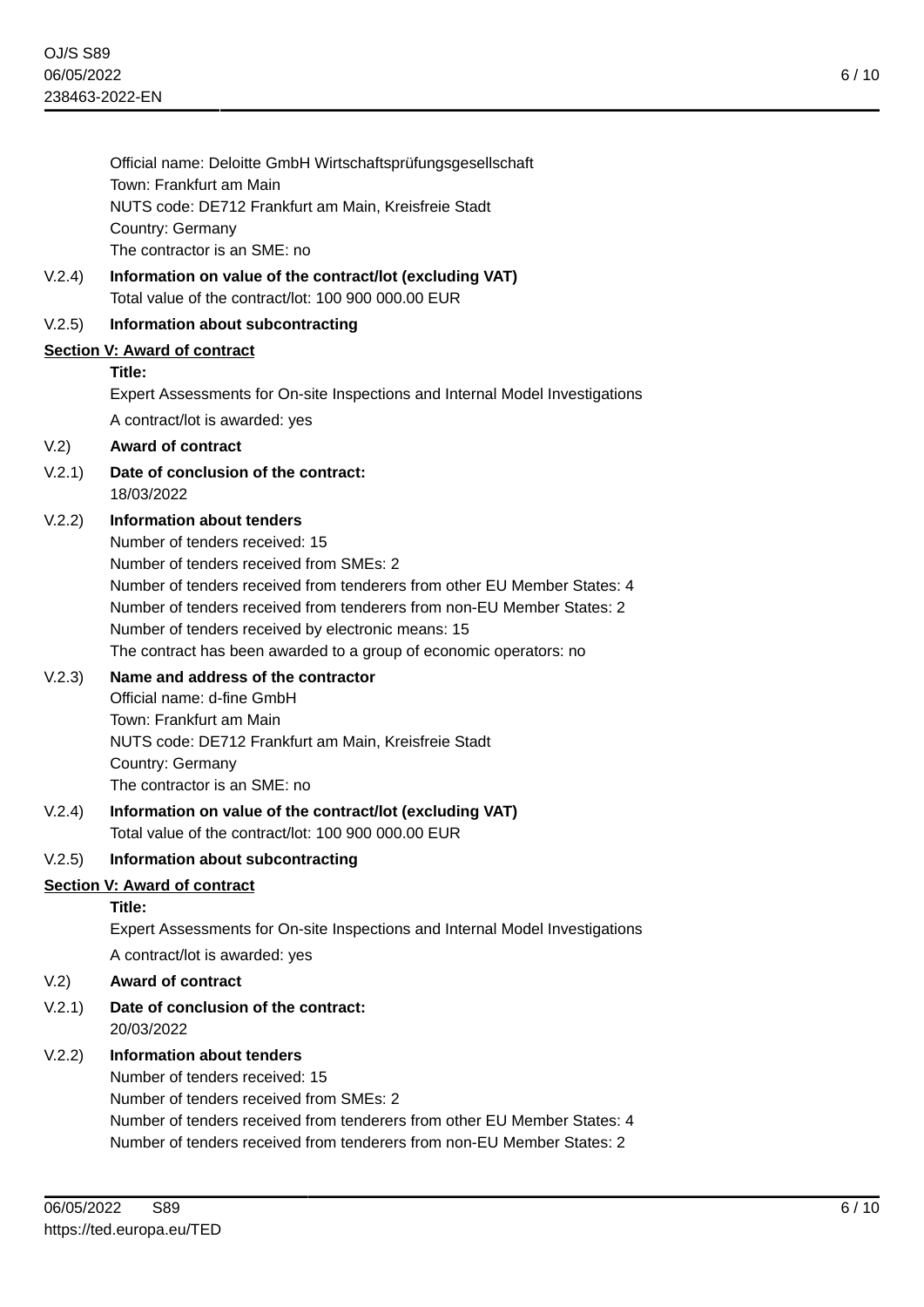Number of tenders received by electronic means: 15 The contract has been awarded to a group of economic operators: no

#### V.2.3) **Name and address of the contractor**

Official name: GMS Management Solutions, S.L Town: Madrid NUTS code: ES300 Madrid Country: Spain The contractor is an SME: no

V.2.4) **Information on value of the contract/lot (excluding VAT)** Total value of the contract/lot: 100 900 000.00 EUR

#### V.2.5) **Information about subcontracting**

#### **Section V: Award of contract**

#### **Title:**

Expert Assessments for On-site Inspections and Internal Model Investigations A contract/lot is awarded: yes

V.2) **Award of contract**

V.2.1) **Date of conclusion of the contract:** 18/03/2022

# V.2.2) **Information about tenders**

Number of tenders received: 15 Number of tenders received from SMEs: 2 Number of tenders received from tenderers from other EU Member States: 4 Number of tenders received from tenderers from non-EU Member States: 2 Number of tenders received by electronic means: 15 The contract has been awarded to a group of economic operators: no

# V.2.3) **Name and address of the contractor**

Official name: PwC EU Services EEIG Town: Sint-Stevens-Woluwe NUTS code: BE100 Arr. de Bruxelles-Capitale / Arr. Brussel-Hoofdstad Country: Belgium The contractor is an SME: no

V.2.4) **Information on value of the contract/lot (excluding VAT)** Total value of the contract/lot: 100 900 000.00 EUR

### V.2.5) **Information about subcontracting**

#### **Section V: Award of contract**

# **Title:**

Expert Assessments for On-site Inspections and Internal Model Investigations A contract/lot is awarded: yes

#### V.2) **Award of contract**

- V.2.1) **Date of conclusion of the contract:** 18/03/2022
- V.2.2) **Information about tenders** Number of tenders received: 15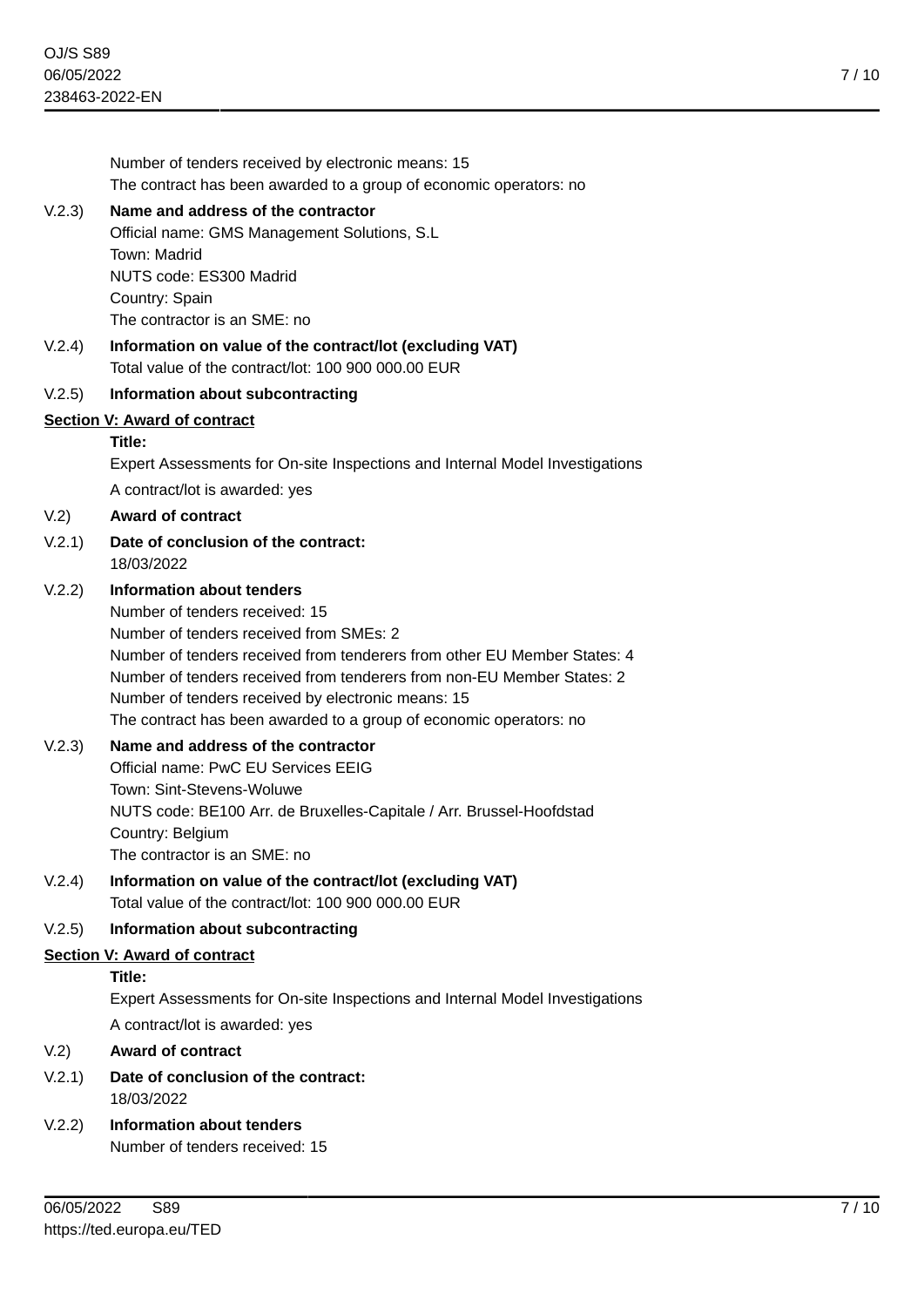Number of tenders received from SMEs: 2 Number of tenders received from tenderers from other EU Member States: 4 Number of tenders received from tenderers from non-EU Member States: 2 Number of tenders received by electronic means: 15 The contract has been awarded to a group of economic operators: no V.2.3) **Name and address of the contractor** Official name: McKinsey & Company, Inc. Town: New York NUTS code: US United States Country: United States The contractor is an SME: no V.2.4) **Information on value of the contract/lot (excluding VAT)** Total value of the contract/lot: 100 900 000.00 EUR V.2.5) **Information about subcontracting Section V: Award of contract Title:** Expert Assessments for On-site Inspections and Internal Model Investigations A contract/lot is awarded: yes V.2) **Award of contract** V.2.1) **Date of conclusion of the contract:** 20/03/2022 V.2.2) **Information about tenders** Number of tenders received: 15 Number of tenders received from SMEs: 2 Number of tenders received from tenderers from other EU Member States: 4 Number of tenders received from tenderers from non-EU Member States: 2 Number of tenders received by electronic means: 15 The contract has been awarded to a group of economic operators: no V.2.3) **Name and address of the contractor** Official name: TNP Deutschland GmbH Town: Frankfurt am Main NUTS code: DE712 Frankfurt am Main, Kreisfreie Stadt Country: Germany The contractor is an SME: yes V.2.4) **Information on value of the contract/lot (excluding VAT)** Total value of the contract/lot: 100 900 000.00 EUR V.2.5) **Information about subcontracting Section V: Award of contract Title:** Expert Assessments for On-site Inspections and Internal Model Investigations A contract/lot is awarded: yes V.2) **Award of contract**

V.2.1) **Date of conclusion of the contract:**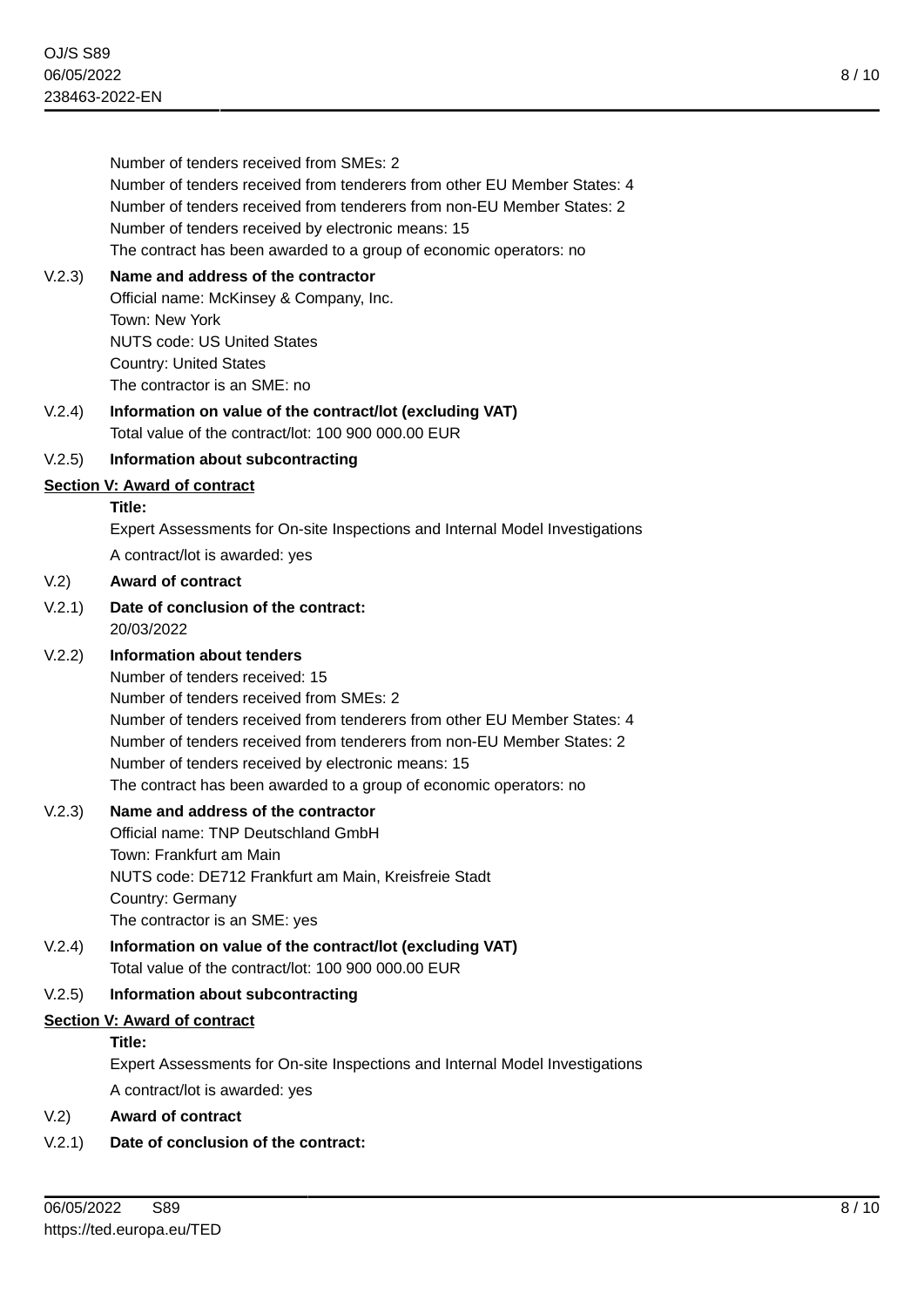18/03/2022

# V.2.2) **Information about tenders**

Number of tenders received: 15 Number of tenders received from SMEs: 2 Number of tenders received from tenderers from other EU Member States: 4 Number of tenders received from tenderers from non-EU Member States: 2 Number of tenders received by electronic means: 15 The contract has been awarded to a group of economic operators: no

#### V.2.3) **Name and address of the contractor**

Official name: Zeb.Rolfes.Schierenbeck.Associates GmbH Town: Münster NUTS code: DEA3 Münster Country: Germany The contractor is an SME: no

V.2.4) **Information on value of the contract/lot (excluding VAT)** Total value of the contract/lot: 100 900 000.00 EUR

# V.2.5) **Information about subcontracting**

#### **Section V: Award of contract**

# **Title:**

Expert Assessments for On-site Inspections and Internal Model Investigations A contract/lot is awarded: yes

#### V.2) **Award of contract**

V.2.1) **Date of conclusion of the contract:** 21/03/2022

#### V.2.2) **Information about tenders**

Number of tenders received: 15 Number of tenders received from SMEs: 2 Number of tenders received from tenderers from other EU Member States: 4 Number of tenders received from tenderers from non-EU Member States: 2 Number of tenders received by electronic means: 15 The contract has been awarded to a group of economic operators: no

#### V.2.3) **Name and address of the contractor**

Official name: BDO AG Wirtschaftprüfungsgesellschaft Town: Hamburg NUTS code: DE60 Hamburg Country: Germany The contractor is an SME: no

V.2.4) **Information on value of the contract/lot (excluding VAT)** Total value of the contract/lot: 100 900 000.00 EUR

#### V.2.5) **Information about subcontracting**

#### **Section VI: Complementary information**

# VI.3) **Additional information:**